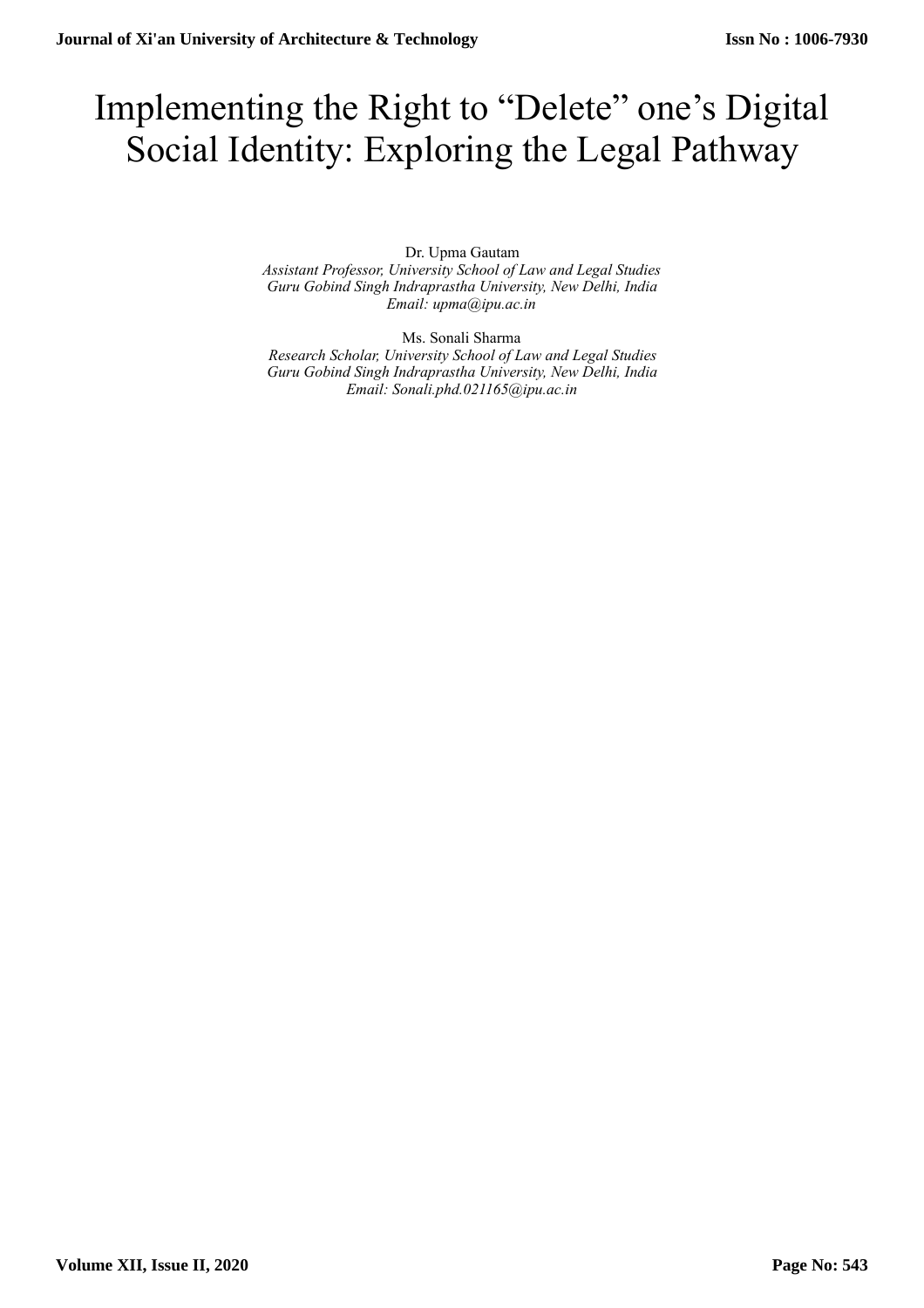## **Journal of Xi'an University of Architecture & Technology**

#### **Abstract**

"A man's house is his castle."

This age-old English proverb finds a recognition in the right to privacy which famously became a fundamental right after enduring a lengthy phase of tussle which commenced from *M. P. Sharma v Satish Chandra*, 1954 [1] and determinedly went on through *Kharak Singh v The State of U. P*., 1963 [2], *Gobind v State of Madhya Pradesh,* 1975 [3], *R. Rajagopal v State of T. N.*, 1994 [4], *People's Union of Civil Liberties v Union of India*, 1997 [5], *Distt. Registrar & Collector v Canara Bank*, 1997 [6], *Selvi v State of Karnataka*, 2010 [7] and *National Legal Service Authority v Union Of India*, 2014 [8] eventually saw a silver lining after the noteworthy judgment of *Justice K. S. Puttaswamy (Retd.) v Union of India*, 2017 [9] whereby privacy was distinguished into bodily, communicational, intellectual, spatial, proprietary, decisional, associational, behavioural and informational privacy. Indeed this judgment has culminated a timeworn struggle between the right to freedom of speech and expression and right to privacy withal has opened a pandora's box of several other rights which are covered under the umbrella of right to privacy. The right to be forgotten is one such right to name a few. This right became a legal reality for the citizens of Europe on May 13, 2014 when the Court of Justice of the European Union delivered a historic judgment in the contentious case of *Google Spain SL, Google Inc. v Agencia Española de Protección de Datos, Mario Costeja González*, 2014 [10]. This notable judgment had a laudable impact on Indian jurisprudence which is manifested by the Personal Data Protection Bill, 2018 and the impressive judgment of the Karnataka High Court in *Vasunathan v The Registrar General, High Court of Karnataka*, 2017 [11] howbeit, it is evident that the right to be forgotten is a missing keystone in the realm of Indian criminal reformation system which was showcased by the Gujarat High Court in *Dharamraj Bhanushankar Dave v State of Gujarat*, 2017 [12]. It is an old saying that *every saint has a past and every criminal has a future* but the present criminal (in)justice (*sic*) system of India attaches a stigma to an individual and this not only hampers his personal growth but altogether infringes the growth of the society as a whole. Ultimately these individuals either become habitual offenders and falls into the vicious circle of crime or goes into a state where they are unable to be productive for the society and are rather a burden which needs to be borne by the State itself. The critics of the right to be forgotten takes the plea that it is against the right to freedom of speech and expression, freedom of media or fundamental right to democratic society but can the information surrounding an individual, which is no longer relevant to anybody in the society, needs to candidly appear in the electronic platform to satisfy the fundamental right of speech and expression of a handful of individuals? It is the need of hour that the society owe responsibility to a person who has suffered long enough for his past deeds and wants to have a fresh start in his life ergo, the gordian knots surrounding this right be resolved so that a judicious implementation of this right on the basis of the test of proportionality along-with legitimacy be done in the interest of mankind.

Key words: Right to Privacy, Right to be Forgotten, *Google Spain*.

I. Introduction to the Right to be Forgotten: Recollecting the Proposition

Emily Clow lost a job in October, 2019 because her prospective employer saw her personal pictures online. The employer re-posted her pictures with a caption: [13]

"I am looking for a professional marketer - not a bikini model. Go on with your bad self and do whatever in private. But this is not doing you any favors in finding a professional job."

This case is not about the validity of the decision of the company rather it is about the fact which is much more important. The fact of "deleting" or "forgetting".

Since the inception of time forgetting a piece of information was the norm and remembering an information was an exception withal in the present era where technology has made any information just a click away forgetting an information is no longer an exception rather has become a norm in the society. Information is readily available in our bags, pockets, wrists and may be in the future in our body; in the form of a chip as well. Storage of the information has also become a lot easier and cheaper as they are no longer stored in cumbersome devices such as cassettes, CDs or Floppies rather in compact forms such as SIM, Micro-chips, memory cards and the nebulous 'iCloud' ergo one shouldn't be befuddled by their sizes as these small devices are capable of carrying humungous data. This technological advancement has created a society that can be called a 'networked society' in which there exists a shift of balance towards remembering rather than forgetting. This shift has sown the seeds of a debate surrounding 'right to be forgotten' and the extent up to which this right can be implemented.

Not so long ago the phrase 'right to be forgotten' was considered merely a fiction and not reality. Fans of movies like *Men in black* can relate this concept with the *neuralyser* which was used by the protagonist to wipe the memory of a person or the famous *Obliviate* or the memory charm from the Harry Potter franchise. Otherwise stated the concept means that an individual requests others to forget an information about him. Having said that the notion of right to be forgotten encompass a very beguiling conjecture that is: it is an arduous task for any individual to escape his past on the internet as every picture, tweet or status lives incessantly in space. Even the mortals cannot escape this reality as their social media details continue to outlive them in this digital age. The memory of not only an individual is under the scanner but the memories of the entire nation or the memory of the entire world is receiving enormous scrutiny. It has become strenuous for any human being—living or dead—to outrun his past deeds as information about any individuals is stored permanently in digital form. Howbeit the process of forgetting information is not the only trammel in the way of this right as this right is at loggerheads with several other fundamental rights such as freedom of free speech and expression, freedom of press and right to information. This debate was further polarized and jilted by the *Google Spain SL, Google Inc. v Agencia Española de Protección de Datos, Mario Costeja González*, 2014 [10] decision in the year 2014 whereby right to be forgotten was accepted by the European Court of Justice. This case came as a blow to Google who had expected to win the case as well as a surprise to the world as very few people knew or understood the nuances of this right.

Free speech and right to be forgotten are colliding for quite some time now and it cannot be denied that it is an onerous task to appease the rights which confront each other for a long time rather it is easier to restore a balance between the two on the basis of the facts of a case. This debate is boggling the minds of scientists as well as law-makers for quite some time now and has opened a window for developing principles which are to be applied to the virtual world. The issue is not only about free speech, right to be forgotten but has within its ambit incorporated sundry dimensions of the integrity of public record, historical memory, codes of a software and eventually the laws which needs to be framed for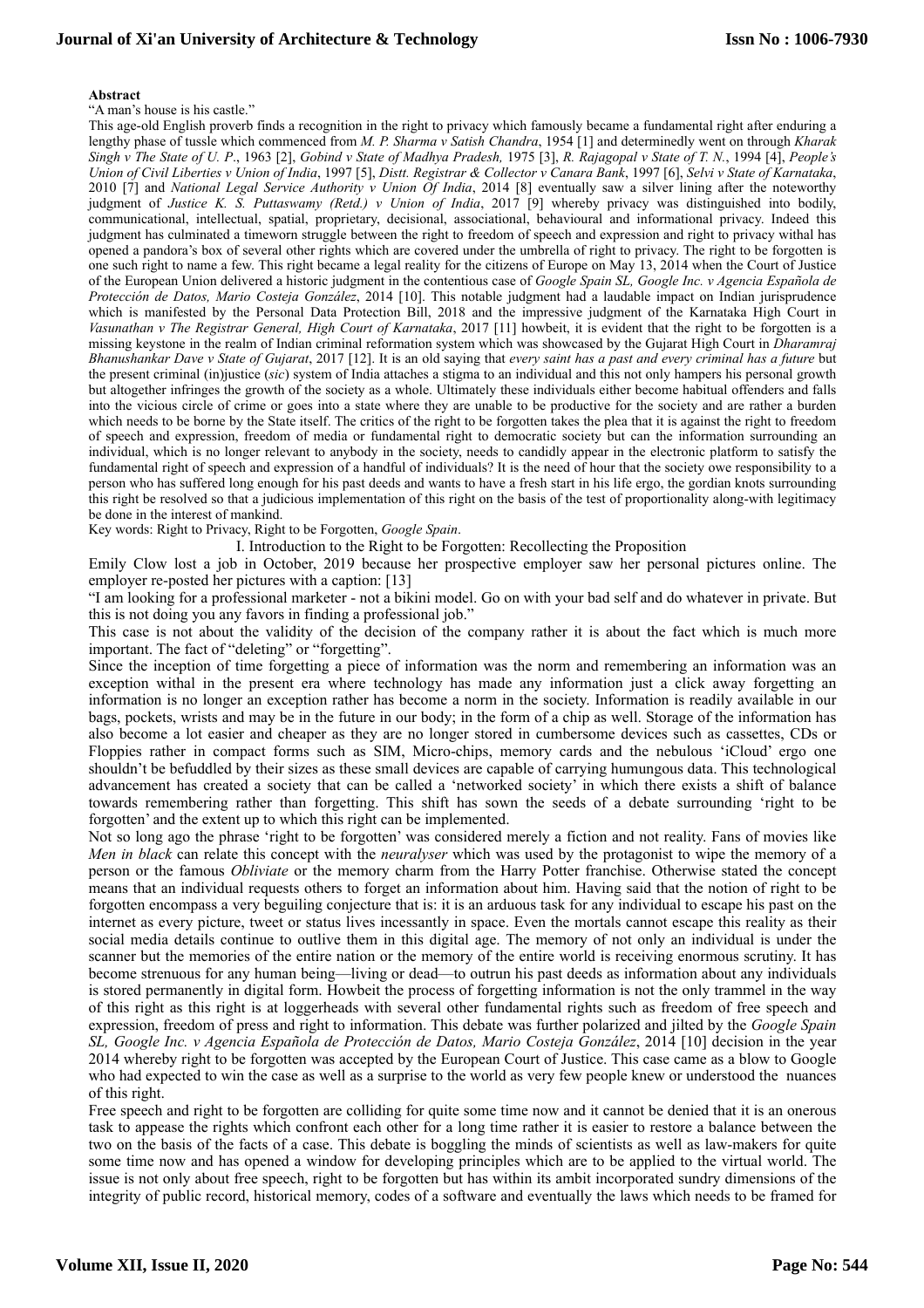a new public sphere. This chapter brings into light these unresolved issues of a legal system by highlighting the significance of right to be forgotten in a modern democracy.

II. Right to Privacy: Triumph of a Constitutional Democracy

The road towards right to privacy being recognized as a fundamental right has been built over a period of forty years whereby it negotiated its way through several judgments in the light of Article 19, Article 20 and Article 21. The basic ground-work on the right to privacy was laid down in the trilogy of *M. P. Sharma v. Satish Chandra*, 1954 [1] *Kharak Singh v. The State of U. P.*, 1963 [2] and *Gobind v. State of Madhya Pradesh*, 1975 [3]. Subsequently each new case brought with itself new dimensions and challenges which were to be addressed by the judiciary ergo this trilogy was further enhanced by several cases such as *R. Rajagopal v. State of T.N.*, 1994 [4], *People's Union of Civil Liberties v. Union of India*, 1997 [5] *Distt. Registrar & Collector v. Canara Bank*, 1997 [6] *Petronet Lng Ltd v. Indian Petro Group And Another*, 2009 [14], *Selvi v. State of Karnataka*, 2010 [7], *National Legal Service Authority v. Union Of India*, 2014 [8] *Unique Identification Authority of India v. Central Bureau of Information*, 2014 [15] and the finally by *Justice K.S. Puttaswamy (Retd.) v. Union of India*, 2017 [9]. The judgment delivered by Justice Kaul explored the concept of right to be forgotten whereby he elaborated that an individual has an inherent right to control dispersal of his personal information ergo there may be an information which the individual might not want to circulate hence every individual has a right to restrict any unwanted access to that information. Undoubtedly, it can't be denied that knowledge is power and knowledge about a person means power over that person therefore knowledge about the personal information of any person influences the decision making process about that person. Hence there is a need to regulate the time for which information can be stored. Additionally it was laid down that privacy includes a right to control information. The judgment further elaborates that even if information is true about a person it can still infringe his right to privacy thus may not be required to be known to the public always. Such a right need not be absolute withal there are certain mistakes—small or big—whereby it isn't justified to command that he should be profiled for all to know and suffer in perpetuity. There are mistakes which are made but are expected to be forgotten over a period of time. The court stated that:

"Recognized thus, from the right to privacy in this modern age emanate certain other rights such as the right of individuals to exclusively commercially exploit their identity and personal information, to control the information that is available about them on the 'world wide web' and to disseminate certain personal information for limited purposes alone."

III. From "Remembering" to "Forgetting": Evolution of the Right to be Forgotten

In this epoch of technology, information is power and the controller of that power is the ultimate master. Algorithms have become the tool for governance and lying at crossroad of data and communication is the unending debate between right to privacy and right to be freedom of expression which has culled out in the form of right to be forgotten. This concept is not a new-age phenomena but was prevalent in varied forms since time immemorial and was recognized by the European Union as well as France, Italy, Germany and Spain in the 20<sup>th</sup> century.

*3.1 Development in European Union* 

Data protection law was embedded in the European Convention on Human Rights (ECHR) [16]—which was adopted by the European Union in 1950 and came into force in 1953—and later was incorporated in the Convention for the Protection of Individuals with regard to Automatic Processing of Personal Data in the year 1981. The concept of data protection evolved in European nations separately from the concept of right to privacy. It was considered to be a right of every person that if any information is collected which relates to that individual then that information must be processed and regulated in a fair manner and in this context the Data Protection Directive (Directive 95/46/EC) was formed on Oct. 24, 1995 with an objective to provide protection to individuals with regard to the processing of personal data and on the free movement of such data.

The notion right to 'delete' finds its roots in the French concept of *droit a` l'oubli* (right of oblivion). This idea is based on a universal belief that every person has a fundamental demand of power in determining the developments in his life. He must not be eternally branded or condemned for an act which was committed by him in his past and have no correspondence with the events in the present. In the year 1978 the French Government passed the Law 78-17/1978 which gave the right to the citizens to request the deletion of the data which was no longer necessary under Article 40. This Act further created a data protection authority called *Commission Nationale de l'Informatique et des Libertés* (CNIL). This law benefitted convicted but rehabilitated prisoners as well as by people who wanted to delete their information in the banking sector after a reasonable period of time. [17] In Nov., 2009 the French government adopted two codes of good practices to promote data protection and right to be forgotten by educating internet users as well as sensitizing professionals viz-a-viz *Charte sur la publicité ciblée et la protection des internautes* (Code of Good Practice on Targeted Advertising and the Protection of Internet Users) and *Charte du Droit à l'oubli dans les sites collaboratifs et les moteurs de recherche* (Code of Good Practice on the Right to Be Forgotten on Social Networks and Search Engines). [18] Similarly in Italy the principle of right to be forgotten was recognized as *diritto all'oblio* and by several decisions of The Italian *Corte di Cassazione* (Supreme Court). The country also has a data protection agency called *Gerante per la protezione dei dati personali*. The concept of right to be forgotten holds special significance in Germany as several citizens were involved in the World War-II. They were convicted of multiple crimes during the war but after the completion of their sentence they required to be assimilated in the society. The German Supreme Court (The Federal Constitution Court) has played a key role in determining the right to be forgotten or right to data protection from several personal freedoms. By late 1960's a need for enacting provisions for protecting personal information was strongly felt in Germany. The German state of Hessen passed a law governing the protection of personal data in 1970 and this was followed by Rhineland-Palatinate in 1974. Eventually the Federal Data Protection Act was passed in the year 1977. Changes were also introduced in the Telemedia Act, the Criminal Code, the Telecommunications Act and the Civil Code. [19] Right to be forgotten was recognized in Spain as *el derecho al olvido*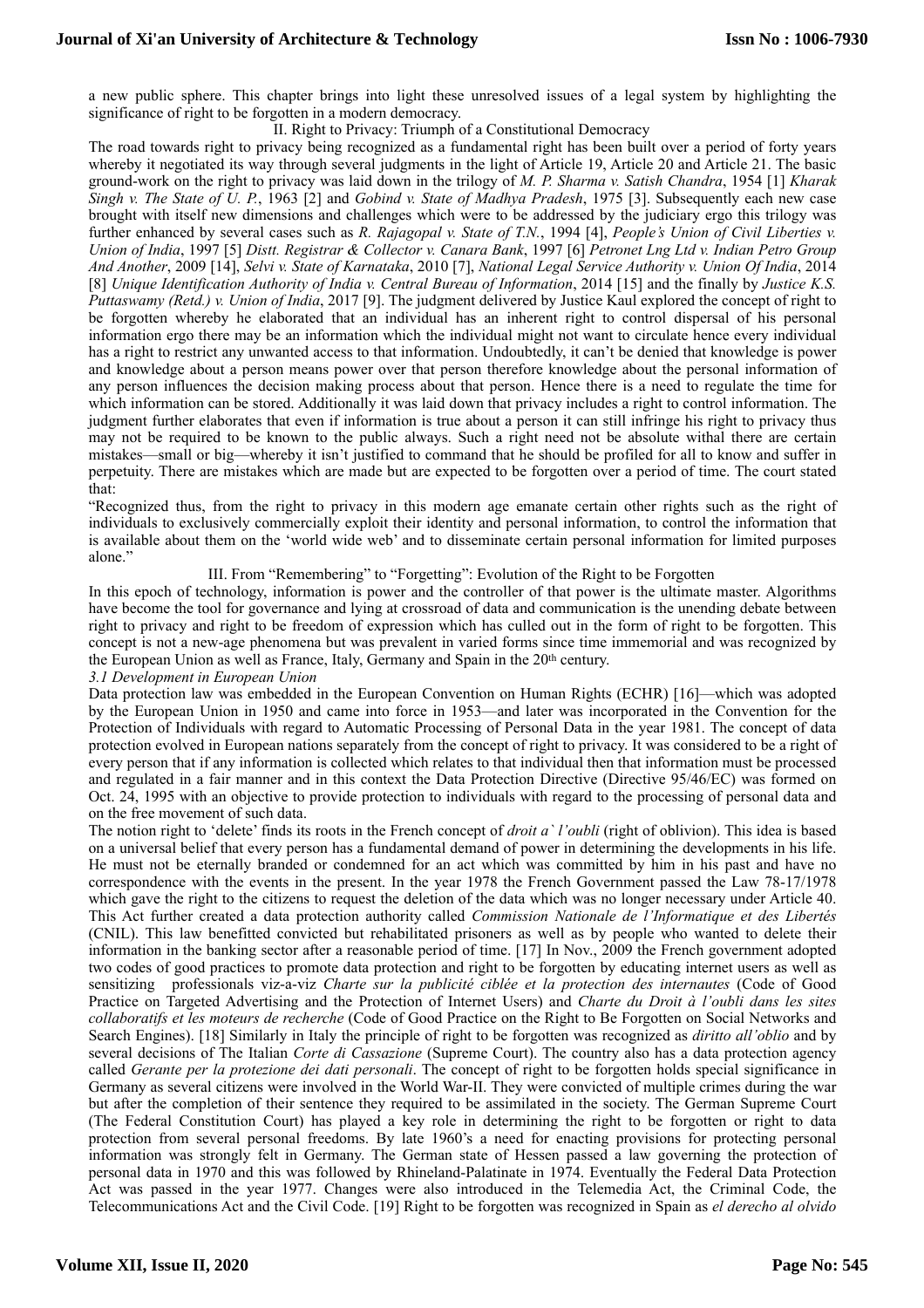## **Journal of Xi'an University of Architecture & Technology**

<span id="page-3-1"></span>and the Spanish Data Protection agency is called *Agencia Española de Protección de Datos* (AEPD). This agency played a major role in re-igniting the debate surrounding the right to be forgotten as it was given substance by the celebrated judgment in the case of Google Spain SL & Google Inc. v Agencia Espan~ola de Proteccion de Datos (AEPD)  $\&$  Mario Costeja Gonzalez, 20[1](#page-3-0)4 [10].<sup>1</sup> There were three major issues which came into light during this noteworthy judgment ergo; the matter was referred by AEPD to the Court of Justice of the European Union (CJEU). On the issue of territorial application of The Data Protection Directive (1995/46/EC) and The European Union Charter of Fundamental Rights; the CJEU affirmed that the laws are considered to be made applicable even outside the European Union (EU) when the rights of the citizen of EU is involved. While considering the liability of search engines as the provider of data in the light of Article 2 (Definitions-personal data, processing of personal data, recipient and the data subject's consent), Article 12 and Article 14; the CJEU observed that the service provider is liable for removing the data which is published by a third party. Furthermore while elaborating on this issue it discussed the significance of the overriding affects of the rights of the subject over the interests of the internet users. A balance must be created while bearing the fact about the interest of the public in having access to the information, nature of the information as well as its impact on the data subject's private life which is kaleidoscopic depending on the role played by the data subject in public life. This decision recognized Google as a data controller as it not only collects the data but also processes it. The third and the most prominent issue that was raised in this case were on right to be forgotten. It held that subject to the exceptions such as the prevailing interest of the general public and the importance of the role which the subject plays in the life of the general public interference with an individual's right to be forgotten is unjustified if the information in question is prejudicial—even if published lawfully and accurate—and no longer serves any purpose for which it was organized in the light of the time that has elapsed since the time the information first came into the domain of the general public. This judgment came as a relief to several European citizens who were fighting for their right to have a fresh start after they had undergone their punishment but at the same time it was a shock to many service providers in the internet industry. After this decision the EU formulated the General Data Protection Regulation 2016/679 which specifically deals with the right to be forgotten under Article 17. Since this judgment Google has received 2.4 million requests to delete the data out of which Google has accepted 43% of the cases. [20] A web portal was established by Google whereby an individual can submit a request to delete information about him provided the said information is outdated and not in the interest of the general public. If the information pertains to any criminal conviction, conduct (public) of government officials, malpractice or financial frauds then Google has the right to decline the request. [21] Even though the *Google Spain*, 2014 [10] judgment was applicable to the nationals of European Union but still Google addresses the complaints of citizens of non-European countries. If Google decided to remove the data it sends a notice via an e-mail to the webmaster. The notice e-mail itself contains a link for the webmaster to state the reasons due to which they want to decline the decision of Google. [22]

On May 21, 2015 the President of CNIL, France passed a judgment saying that Google must remove the data entirely from all the domain names extensions of its search engine. Google did not comply by this order and its process of removal of data remained confined to the removal of data from any search that is made through the domain name which is corresponding to the versions of its search engines that are present in the members of the European nation. It further pressed geo-blocking but it wasn't accepted and termed as insufficient by the CNIL. Hereafter CNIL on March 10, 2016 imposed a fine of EUR 100,000 against Google which was challenged by Google in the *Conseil d'État* (Council of State, France). The *Conseil d'État* stayed the proceeding and referred the matter to the European Court of Justice. While deciding the case in favour of Google on September 24, 2019 the court held that Google needs to remove the data only from the domain names of Google that are present in Europe and not globally:

"…where a search engine operator grants a request for de-referencing pursuant to those provisions, that operator is not required to carry out that de-referencing on all versions of its search engine, but on the versions of that search engine corresponding to all the Member States…" [23]

### *3.2 Development in United States of America*

The concept of right to be forgotten is not new to the Unites States of America and this can be illustrated by the case of a 1931 judgment of *Melvin v. Reid*, 1931 [24] in which a film 'The Red Kimono' described the life of a prostitute who was convicted for a murder. The woman had undergone punishment for her acts and was having a fresh start in life when the film was released. The court accepted the arguments of the woman and elaborated the right to pursue and obtain happiness and held that:

 "…by its very nature includes the right to live free from the unwarranted attack of others upon one's liberty, property, and reputation. Any person living a life of rectitude has that right to happiness which includes a freedom from unnecessary attacks on his character, social standing, or reputation."

However in the case of a child prodigy who was no longer in the business the court refused to recognize the right to be forgotten in case of people who were a 'public figure' as the course of their life is of a considerable interest to the general public. This decision noted that right to be forgotten is a limited right and cannot operate in vacuum. This right needs to operate while balancing the rights of the public at large (*Sidis v. F-R Publishing Corporation*, 1940) [25]. In spite of the fact that certain instances of the life of an individual are embarrassing for that person; they hold immense significance for the general public ergo the press is allowed to publish them (Warner v. Times-Mirror Co., 1961). [26]

<span id="page-3-0"></span><sup>&</sup>lt;sup>[1](#page-3-1)</sup> The fact of this case are that in 2010 Mr Gonzalez filed a complaint to the Spanish Data Protection Authority (AEPD) for removal of two web-pages which gave the information about an auction of his property due to his failure to pay the social security debt. The AEPD ordered in favour of the complainant and against this order a case was filed by Google Spain and Google Inc in the National High Court of Spain from where it was referred to the Court of Justice of the European Union (CJEU).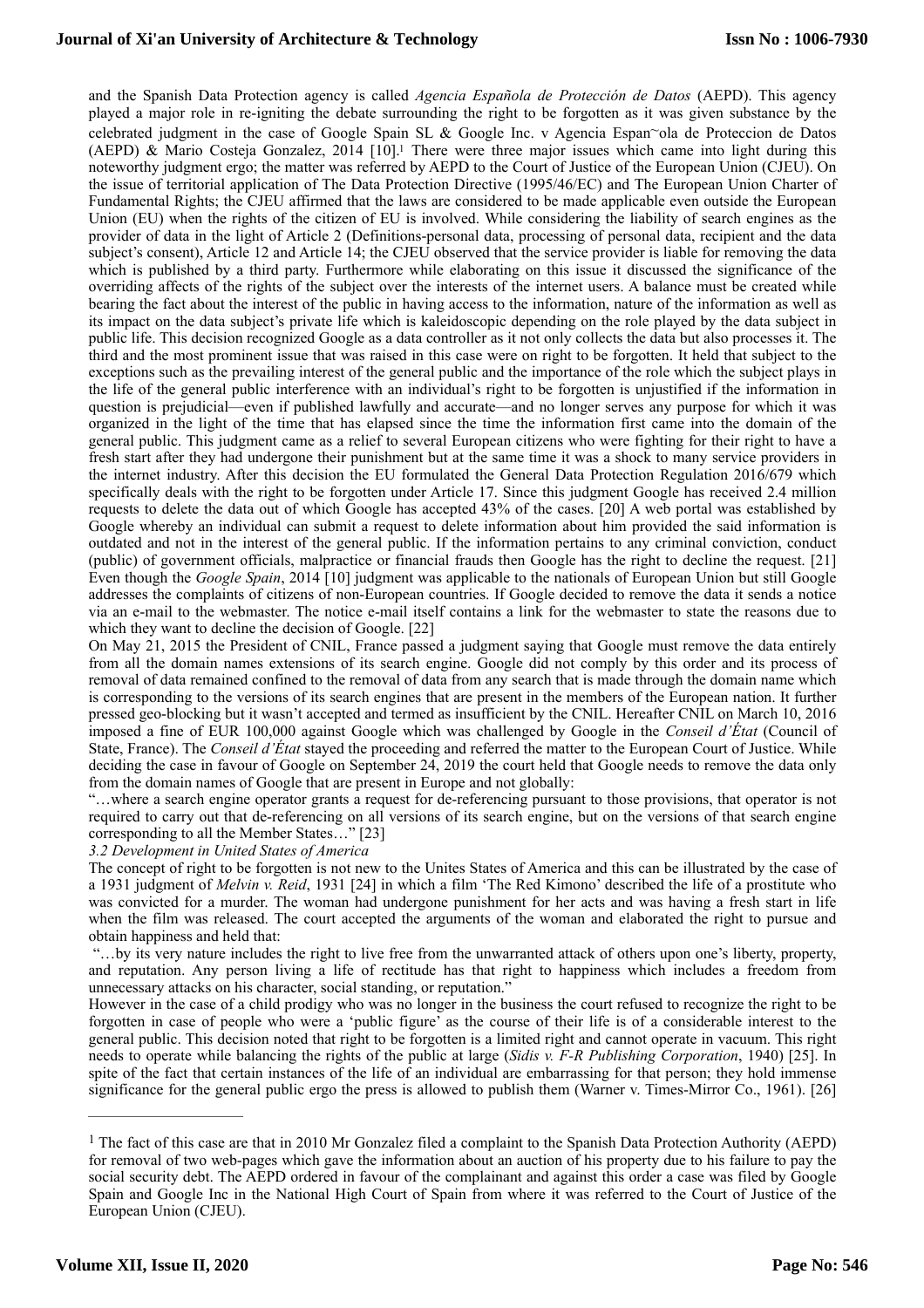## **Journal of Xi'an University of Architecture & Technology**

Even if a considerable amount of time has passed since the happening of the event but still if it is a necessary part of public importance the information cannot be erased (Diaz v. Oakland Tribune, Inc., 1983). [27] The First Amendment of the American Constitution along with several other cases (C*ox Broadcasting v. Cohn*, 1975 [28]; *Smith v. Daily Mail*, 1979 [29]; *Florida Star v. BJF*, 1989 [30]; *Bartnicki v. Vopper*, 2001[31]) have elaborated the concept that public disclosure of personal information is a tort and if any truthful information is published then it can rarely impose a civil or criminal liability. In the famous case of *New York Times Co. v. Sullivan and its progeny*, 1964 [32] the court denied giving any harsh punishment even if the information wasn't truthful. Moreover The Communications Decency Act, 1996 protects the intermediaries and search engine who have published the information that was generated by others as well as guard them against any claim that can link them to such tortuous material.[33] However, the last decade has some changes in the law regarding right to be forgotten in the United States of America as there have been some small steps towards this restricted right. The Children's Online Privacy Protection Act, 1998 (COPPA) or 'online eraser law' in California is one such step which allows minors to force websites to remove information that was once uploaded by the minor himself. [34] The Fair Credit Reporting Act and the Bankruptcy law or 'the Bankruptcy Code' are some of the examples wherein an individual is given 'fresh start' in life as it aims at protecting the reputation of individuals (*Treadway v. Gateway Chevrolet Oldsmobile Inc.*, 2004 [35]; *In re Grand Jury Subpoena to Credit Bureau of Greater Harrisburg*, 1984 [36]). After the famous *Google* Spain, 2014 [10] judgment, two State legislators from New York proposed a bill on similar lines as that of the judgment. New York Assembly Bill 5323 was introduced by David Weprin and Senator Tony Avella introduced Senate Bill 4561 [37]. However, the country is yet to see some major changes in its law towards right to be forgotten. The outlook of the legislature is more towards disclosure; in the interest of national security rather than privacy as this is impeccably manifested by the laws which are focused on the market based strategies rather than focusing on the needs of an individual.[38] However, it cannot be denied that though right to be forgotten is not completely present in the American legal system but its 'sketchy' presence in a fragmented form cannot be easily overlooked.

#### *3.3 Development in India*

At present the law that governs the use of personal data of Indian citizens is governed by the Information Technology (Reasonable Security Practices and Procedures and Sensitive Personal Data or Information) Rules, 2011, under Section 43A of the Information Technology Act, 2000. In the year 2017 a committee of experts under the chairmanship of Justice B. N. Srikrishna was established. The committee highlighted on several key points such as: to determine several issues that are peculiar to India regarding data protection, how these issues can be resolved and lastly suggest a draft bill for protection of data. [39] The committee presented the Personal Data Protection Bill, 2018 [40] which gives an individual a right to be forgotten in the form that a person has the power to restrict or prevent continuing disclosure of personal data by a data fiduciary [41]. However, it is pertinent to note that one must not confuse between right to be forgotten and a limitation on data storage as right to be forgotten is an issue of the data that is present in a public domain but restriction on data storage is an issue which manifests the private domain. [42] Hence, it will not be incorrect to say that at present India does not have a specific law that deals with right to be forgotten. In spite of this the journey of right to be forgotten in India has started from the case of Vasunathan v. Registrar General, High Court of Karnataka, 2017 [11] whereby the court while highlighting the significance of right to be forgotten accepted the plea of the father of a woman for removal of her name from the orders that were publicly available. In yet another case the Kerala High Court has also accepted the plea of a rape victim for removal of her name and personal information from the site ["indiankanoon.org"](http://indiankanoon.org). [43] While rejecting the plea of right to be forgotten; the Gujarat High Court in the case of Dharmaraj Bhanushankar Dave. v. State of Gujarat & Ors., 2017 [12] held that a mere publication of a non-reportable judgment on search engines will not violate the right to privacy since there is no legal basis to claim for the enforcement of such right. Recently the Delhi high court is hearing a petition filed by an NRI on right to be forgotten. It will be interesting to study how the court decides this matter (*Laksh Vir Yadav v. Union of India*, 2016) [44].

IV. Rights of a "Prying" Society v. Right to be Forgotten: Understanding the Paradox of Human Memory The principle of right to be forgotten holds a special importance for a democratic country like India which has recognized several rights such as Freedom of speech and expression, right to information, right to free press and recently right to privacy as a fundamental right. These rights have seen their fair share of struggle which can be manifested by several decisions such as *R. Rajagopal v. State of T.N.*, 1994 [4], *Tata Press v. MTNL*, 1995 [45], *UOI v. Motion Pictures Asson.*, 1999 [46], *Secretary, Ministry of I & B v. Cricket Association, Bengal*, 1995 [47], *People's Union For Civil Liberties (PUCL) And Another v. Union of India and Another*, 2003 [48], *Dinesh Trivedi, M.P. and Others v. Union of India and Others*, 1997 [49], *Bennett Coleman & co. v. Union of India*, 1973 [50], I*ndian Express Newspapers v. Union of India*, 1985 [51] etc. The significance of these rights lies in the fact that not only they help the decision-making ability of an individual, provide a balance between social change and stability but also help the citizens to discover truth and attain self-fulfillment (Romesh Thapar v. State of Maharashtra, 1950) [52] On the other hand right to be forgotten controls the extent of access to information about an individual. It prevents an individual from unwanted intrusion into his personal space and shields his personal information from others. It is needless to say that there exist a tussle between right to be forgotten on one hand and access to information or freedom of press or freedom of speech and expression on the other.

In the landmark judgment of Justice K.S. Puttaswamy v. Union of India, 2017 [9] this debate was addressed by Justice Kaul wherein he advised caution before we apply the right to be forgotten in India. He stated that we must ensure that this right to remove any personal information from the virtual world must not be a root cause of total eraser of history itself. This right must be balanced with fundamentals of a democratic society such as freedom to access information, freedom of speech, freedom of expression and freedom of media/press. Consequently such a right cannot be exercised if the information is relevant in the interest of general public, research, historical or scientific data, public health, drawing statistical analysis, for the purpose of tax and for compliance with any legal obligation. Furthermore he discerned that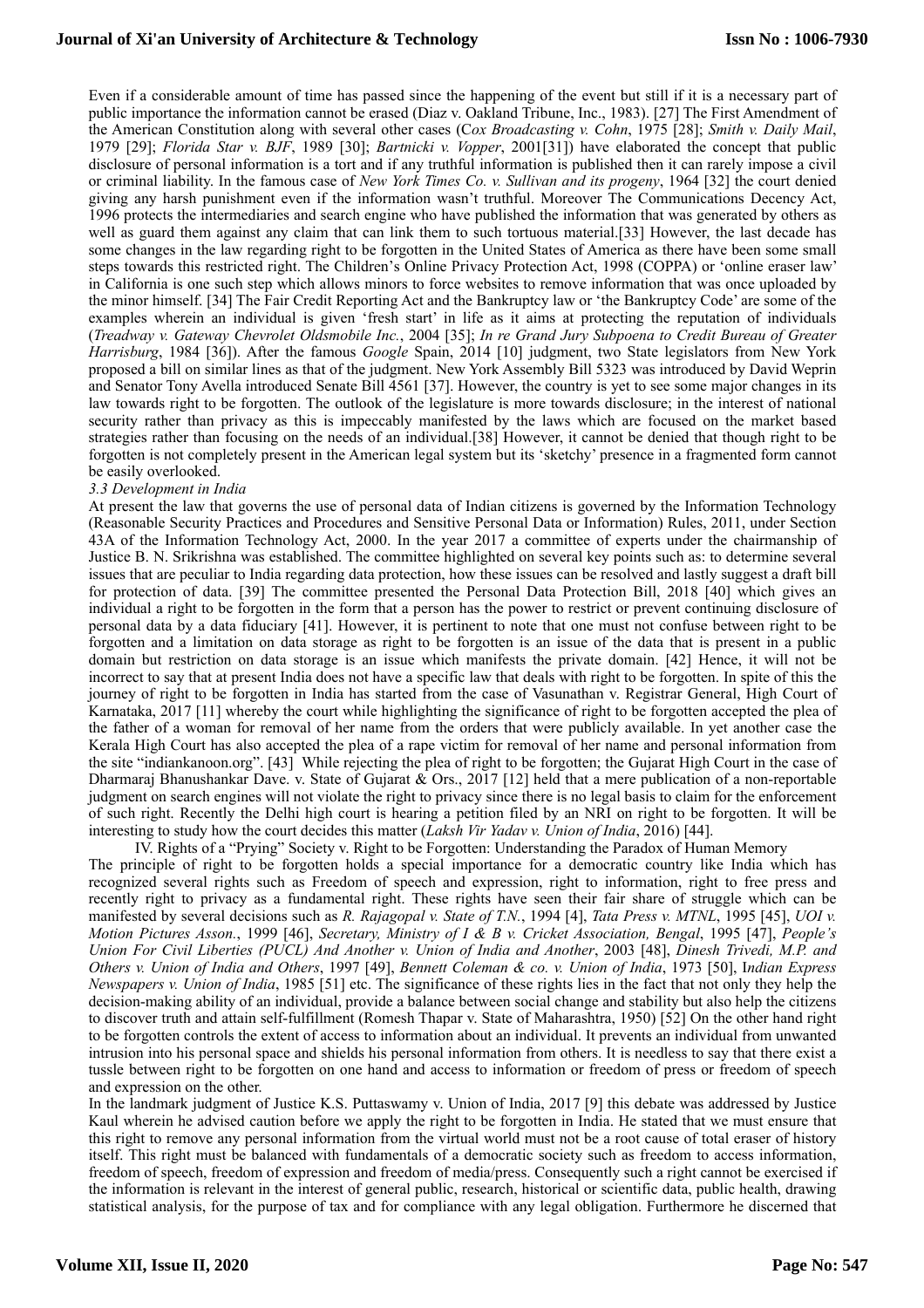all the cases of breach of data will be justified if they are a result of a situation where the balance shifts towards legitimate national interest or public interest or fundamental right to information and freedom of speech and expression and not towards right to be forgotten. To provide an individual with a right to be forgotten it must be established that the information no longer serve any legitimate interest, necessary or relevant in the present time.

The committee of experts under the chairmanship of Justice Srikrishna was of the opinion that right to be forgotten should be made a part of the data protection laws. On the conflict with other fundamental rights the committee remarked that a balance can be achieved by applying a test which has five aspects namely: the sensitivity of the data, the degree of accessibility which will get restricted, public roles which are performed by the data principle, the relevancy of the data and lastly the nature of disclosure. The committee further observed that the prime focus of deleting the data should be on restricting the accessibility. [39]

This conflict was addressed in the *Google Spain*, 2014 [10] decision itself wherein the court had stated that right to be forgotten cannot exist in vacuum and it has to function while balancing other rights. An information—even if it is true and published legally—can be removed if the individual's right to be forgotten outweighs the right of the general public to gain information. Another point of argument lies between the freedom of access of information for research and journalistic purpose. To this argument the court had said that if an individual has a legalized right to get the data eliminated then such a right over-rides "the interest of the general public in finding that information upon a search relating to the [individual's] name." However, the court agrees that if information related to a political figure and still holds value to the general public then it cannot be removed.

While addressing this conflict Shaniqua Singleton (2015) [53] discussed various ways by which this tussle can be resolved. She said that one way is by using the 'Directive-based Method' ie. by introducing restrictions through a statute but she is quick to add that this provision has created ambiguity as was reflected through many cases. Another way as discussed by her is by utilizing the 'balance test' between the right to be forgotten and the freedom of free speech and expression. As compared to the Directive-based Method, she considers the 'balance test' a better approach as the courts will adopt the policies that will reflect the considerations of a particular country however this will also prove to be difficult as different counties have different approach towards what can be deleted and what cannot. Furthermore she has discussed that the purpose such as journalistic purpose for which personal information cannot be removed from the system should be defined while taking a cue from the term 'public interest' or a test which is a combination of both can be used. She has suggested that a uniform standard must be developed to recognize when information becomes irrelevant, unnecessary and inadequate that it can be removed from the system.

V. Traversing the Road towards Right to "Eraser": Cutting the Gordian Knot

Montaigne said that nothing fixes a thing so intensely in memory as the wish to forget it and rightly so as there exists several issues with the implementation of right to be forgotten. When one speaks about the artificial intelligence memory, one has to understand that it is not same as the human memory. [54] As pointed by Eduard Fosch Villaronga, law generally treats human memory and artificial intelligence memory alike which is not the case. [55] Psychiatrists have determined that it is very difficult to comprehend the functioning of a human brain [56] but on the other hand apart from a few controversies regarding "mind" and "memory"—the computer scientists can fairly determine how artificial intelligence works. As compared to neuroscientists they can better comprehend the nuances of the decision making ability of an artificial intelligence in the context of input, storage and deletion. [55] Understanding the fine distinctions of artificial intelligence can help a legal system in drafting better laws for governing the right to be forgotten. When a person requests deletion of some personal data from a system then metaphorically it means that the data needs to be deleted from the memory of other human beings ergo, this notion can be applied only to human memory and not to artificial intelligence as artificial intelligence do not forget the data in the same manner as human beings do. [57] When a request for deletion of data is made, the data is not actually completely deleted rather is removed from the search index as every data is not generally stored at a specific point in the file system but is stored at various points in and across the databases and log-files as well as back-ups. When a request for right to be forgotten is made then data must be identified and over-written by some other random data. Hence, it becomes necessary for any legal system to determine if the data needs to be merely removed from the search index or it needs to be completely removed from all the internal databases as well as log-files and back-ups. [55]

To remove these difficulties India can take help from the way data is protected by other nations. Minimization of collection of data such as personal information can be one way of reducing the data that is stored on a server thus reducing the possibilities of cases requesting deletion of data. Several companies have also started following the practice of covering the personal information when data is scanned. [58] According to a guidance issued by Dutch data regulator the data controller has to hide the photograph and the BSN (unique personal Dutch number) before data is collected. [59] Another way for solving this is by developing innovative technologies through which data is collected and stored in siloes. This will restrain an easy re-combination of the data thus preventing re-identification. [55] Various software programs such as Jeeves created by Professor Jean Yang [60] and Harvard's Berkman Klein Centre's work on legal, policy, computationnel and statistical tools are some of the examples of technologies that are being built to regulate privacy issues online.

In India we have had a long struggle in recognizing several rights as fundamental rights such as freedom of speech and expression, right to information, freedom of press as well as right to privacy. Where on one hand right to privacy has travelled a thorny path through *MP Sharma*, 1954 [1] and *Kharak Singh*, 1963 [2] to *Justice Puttaswamy*, 2017 [9] on the other hand freedom of speech and expression as well as right to information has also traversed a road full of obstacles from *R. Rajagopal*, 1994 [4], *Bennett Coleman & co.*, 1973 [50] and *Indian Express Newspapers*, 1985 [51]. In a diverse country like India, amidst all these fundamental rights, right to be forgotten has its own value and significance. It is the need of the hour that right to be forgotten should be given a trial which is long overdue.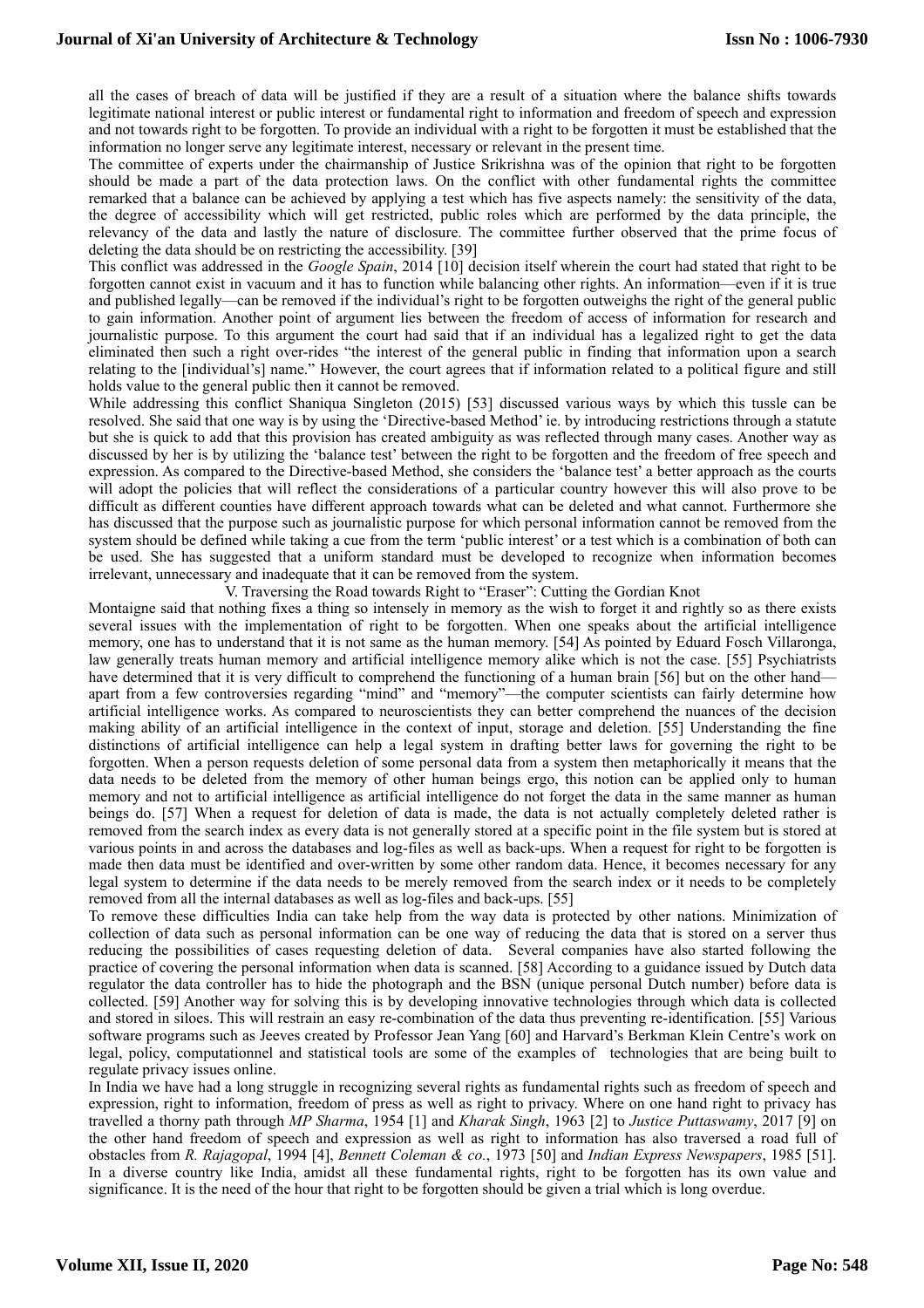Indeed the norm in the present time is "remembering" rather than "forgetting" but we need to 'delete' certain segments from our memory where it is incumbent. It is impossible to shut one's eyes in this rapidly developing age of information to the need of right to be forgotten. Hence, the legislature must strive towards developing a legal system which is capable of balancing right to be forgotten with other fundamental rights.

#### REFERENCES

- 1. M. P. Sharma v. Satish Chandra, A.I.R. 1954 S.C. 300 (India)
- 2. Kharak Singh v. The State of U. P., A.I.R. 1963 S.C. 1295 (India)
- 3. Gobind v. State of Madhya Pradesh, A.I.R. 1975 S.C. 1378 (India)
- 4. R. Rajagopal v. State of T. N., (1994) 6 S.C.C. 632 (India)
- 5. People's Union of Civil Liberties v. Union of India, (1997) 1 S.C.C. 301 (India)
- 6. Distt. Registrar & Collector v. Canara Bank, (1997) 4 A.L.T. 118 (India)
- 7. Selvi v. State of Karnataka, (2010) 7 S.C.C. 263 (India)
- 8. National Legal Service Authority v. Union Of India, A.I.R. 2014 S.C. 1863 (India)
- 9. Justice K. S. Puttaswamy (Retd.) v. Union of India, A.I.R. 2017 S.C. 4161 (India)
- 10.Google Spain SL, Google Inc. v. Agencia Española de Protección de Datos, Mario Costeja González, C-131/12
- 11. Vasunathan v. The Registrar General, High Court of Karnataka, (2017) S.C.C. Kar. 424 (India)
- 12. Dharamraj Bhanushankar Dave v. State of Gujarat, MANU/GJ/0029/2017
- 13. Massiah, A. (2019). Woman in Swimsuit Photo-Shamed by Potential Employer. *BBC*.<https://www.bbc.com/news/blogs-trending-49931273>
- 14. Petronet Lng Ltd v. Indian Petro Group And Another, (2009) 95 S.C.L. 207 (Delhi)
- 15. Unique Identification Authority of India v. Central Bureau of Information, MANU/SCOR/10580/2014

16. European Court of Human Rights. (2019) *Guide on Article 8 of the Convention*. Retrieved from https://www.echr.coe.int/Documents/ Guide\_Art\_8\_ENG.pdf

- 17. Cunha, M. (2013). *Market Integration through Data Protection* (1st ed). Netherlands:Springer
- 18. Kurth, H. (2010, October 21). French Government Secures "Right to be Forgotten" on the internet. Retrieved from [https://](https://www.huntonprivacyblog.com/2010/10/21/french-government-secures-right-to-be-forgotten-on-the-internet/) [www.huntonprivacyblog.com/2010/10/21/french-government-secures-right-to-be-forgotten-on-the-internet/](https://www.huntonprivacyblog.com/2010/10/21/french-government-secures-right-to-be-forgotten-on-the-internet/)

19. Freude, A. & Freude, T. (2016). *Echoes of History: Understanding German Data Protection*. Retrieved from [https://www.bfna.org/research/](https://www.bfna.org/research/echos-of-history-understanding-german-data-protection/) [echos-of-history-understanding-german-data-protection/](https://www.bfna.org/research/echos-of-history-understanding-german-data-protection/)

20. Ram, A. (2018). Google Receives 2.4 m Requests to Delete Search Results. *The Irish Times*. [https://www.irishtimes.com/business/technology/](https://www.irishtimes.com/business/technology/google-receives-2-4m-requests-to-delete-search-results-1.3407979) [google-receives-2-4m-requests-to-delete-search-results-1.3407979](https://www.irishtimes.com/business/technology/google-receives-2-4m-requests-to-delete-search-results-1.3407979)

- 21. Google. (2020). *Removing Content from Google.* Retrieved from [https://support.google.com/legal/contact/lr\\_eudpa?product=websearch](https://support.google.com/legal/contact/lr_eudpa?product=websearch)
- 22. Vassall-Adams, G. & Goldstein, J. (2016). *Google Spain and the Right to Be Forgotten Two Years Later*. Retrieved from http:// www.medialaw.org/component/k2/item/3538-google-spain-andthe-right-to-be-forgotten-two-years-later
- 23. Google LLC, successor in law to Google Inc. v. Commission Nationale de I'informatique et des libertés (CNIL), C-507/17
- 24. Melvin v. Reid, 297 Cal. App. 91 (1931)
- 25. Sidis v. F-R Publishing Corporation, 113 F.2d 806 (2d Cir. 1940)
- 26. Warner v. Times-Mirror Co., 14 Cal. Rptr. 208 (1961)
- 27. Diaz v. Oakland Tribune, Inc., 139 Cal. App. 3d 119
- 28. Cox Broadcasting v. Cohn, 420 U.S. 469 (1975)
- 29. Smith v. Daily Mail, 443 U.S. 97 (1979)
- 30. Florida Star v. BJF, 491 U.S. 524 (1989)
- 31. Bartnicki v. Vopper, 532 U.S. 514 (2001)
- 32. New York Times Co. v. Sullivan and its progeny, 376 U.S. 254 (1964)
- 33. Communication Decency Act, 47 U.S.C. §230 (1996)
- 34. The Children's Online Privacy Protection Act, 15 U.S.C. 6501-6505 (1998)
- 35. Treadway v. Gateway Chevrolet Oldsmobile Inc. Cir. 7th 971 978 (2004)
- 36. *In re* Grand Jury Subpoena to Credit Bureau of Greater Harrisburg 594 F.Supp. 229 (M.D. Pa.) (1984)

37. Vaas, L. (2017) *New York's 'Unconstitutional' Right to be Forgotten Bill Sparks Concern*. Retrieved from https://nakedsecurity.sophos.com/ 2017/03/22/new-yorks-unconstitutional-right-to-be-forgotten-bill-sparks-concern/

38. Reidenberg, J. (1999-2000). Resolving Conflicting International Data Privacy Rules in Cyberspace. *Stan. L. Rev.,* 52, 1316. Retrieved from https://ir.lawnet.fordham.edu/faculty\_scholarship/41/

39. Srikrishna, B.N. (2018). *A Free and fair Digital Economy Protecting Privacy Empowering Indians*. Retrieved from https://meity.gov.in/ writereaddata/files/Data\_Protection\_Committee\_Report.pdf

40. Ministry: Electronics and Information Technology, PRS India. (2018). Draft Personal Data Protection Bill, 2018. Retrieved from https:// www.prsindia.org/billtrack/draft-personal-data-protection-bill-2018

41. Vignesh, J. & Variyar, M. (2018). Right to be Forgotten Clause in Srikrishna Panel's Draft Bill Tricky to Implement, say Expert. *The Economics Times*. https://economictimes.indiatimes.com/news/politics-and-nation/right-to-be-forgotten-clause-in-srikrishna-panels-draft-bill-tricky-toimplement-say-experts/articleshow/65172054.cms

42. Bajaj, K. (2018). Why Right to be Forgotten should have no place in the proposed Data Protection legislation?. *The Economics Times*. https:// tech.economictimes.indiatimes.com/news/internet/why-right-to-be-forgotten-should-have-no-place-in-the-proposed-data-protection-legislation/ 62658909

43. W.P. (C) 9478 of 2016

44. Laksh Vir Yadav v. Union of India, W.P. (C) 1021/2016

- 45. Tata Press v. MTNL, (1995) 5 S.C.C. 139 (India)
- 46. UOI v. Motion Pictures Asson., A.I.R. 1999 S.C. 2334 (India)
- 47. Secretary, Ministry of I & B v. Cricket Association, Bengal, A.I.R. 1995 S.C. 1236 (India)
- 48. People*'*s Union For Civil Liberties (PUCL) And Another v. Union of India and Another, A.I.R. 2003 S.C. 2363 (India)
- 49. Dinesh Trivedi, M.P. and Others v. Union of India and Others, (1997) 4 S.C.C. 0306 (India)
- 50. Bennett Coleman & co. v. Union of India, A.I.R. 1973 S.C. 106 (India)
- 51. Indian Express Newspapers v. Union of India, (1985) 2 S.C.C. 434 (India)
- 52. Romesh Thapar v. State of Maharashtra, A.I.R. 1950 S.C. 124 (India)

53. Singleton*,* S. (2015). Balancing a Right to be Forgotten with a Right to Freedom of Expression in the wake of Google Spain v. AEPD. *Ga. J. Int'L & Comp. L.*, 44, 165. Retrieved from https://digitalcommons.law.uga.edu/gjicl/vol44/iss1/6

54. Freitas, J. (2012). *Why is Memory so Good and so Bad?.* Retrieved from https://www.scientificamerican.com/article/why-memory-so-good-bad/

- 55. Villaronga, E., Kieseberg, P. & Li, T. (2018). Humans Forget, Machines Remember: Artificial Intellegence and the Right to be Forgotten. *CLSR*,
- 34, 307. Retrieved from http://tiffanyli.com/wp-content/uploads/2018/08/Humans-Forget-Machines-Remember\_Final-PDF.pdf
- 56. Vogel, E. & Drew, T. (2008). *Why do we Forget things*. Retrieved from *https://www.scientificamerican.com/article/why-do-we-forget-things/*